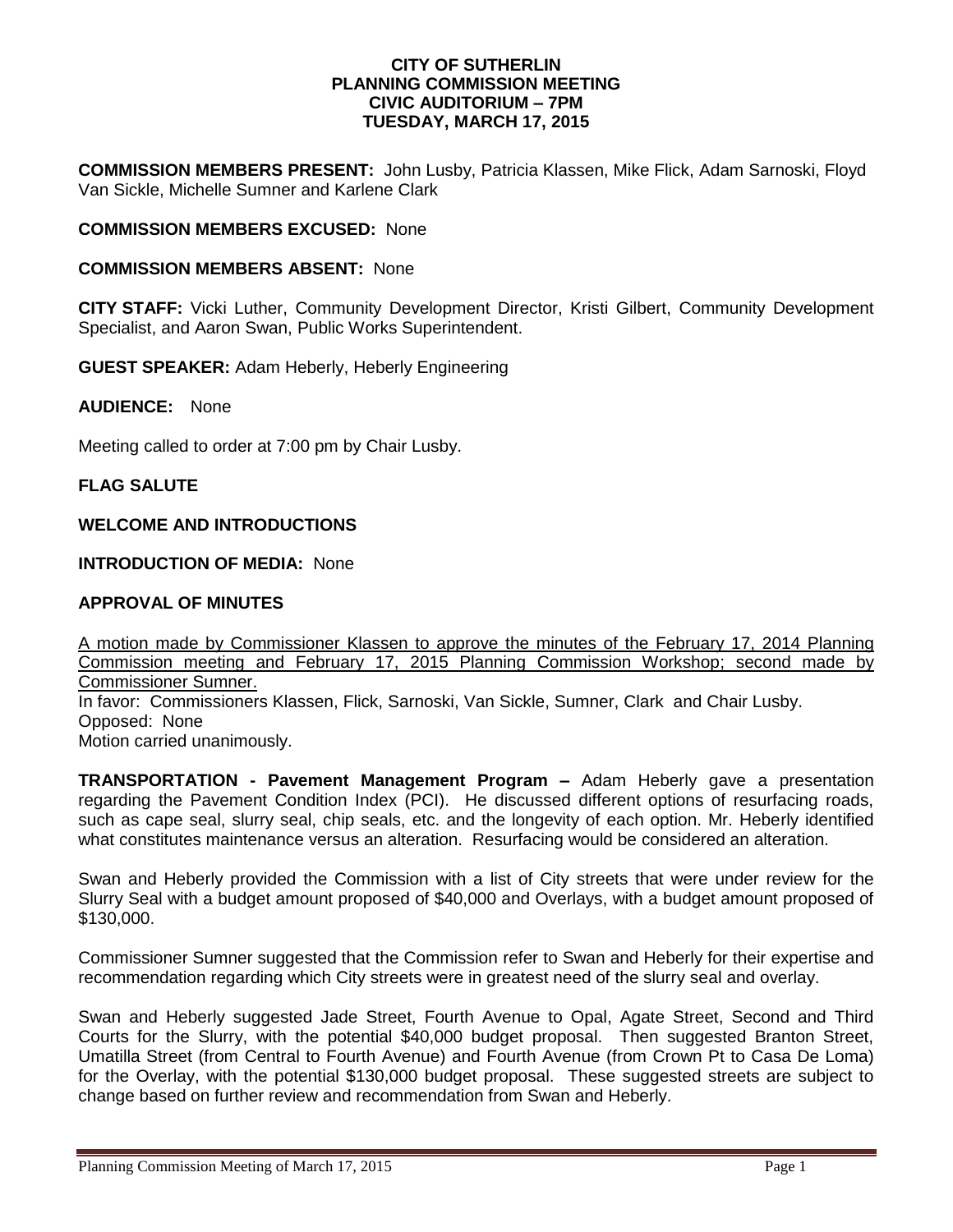A motion made by Commissioner VanSickle to utilize the expertise of Public Works superintendent, Aaron Swan and Adam Heberly, Heberly Engineering to select the city streets as proposed, seconded by Commissioner Flick. In favor: Commissioners Klassen, Flick, Sarnoski, Van Sickle, Sumner, Clark and Chair Lusby. Opposed: None Motion carried unanimously.

**ECONOMIC DEVELOPMENT REPORT –** Gilbert provided a report in an effort to inform the Planning Commission of the new and upcoming Economic Development ideas and events. (See Attached)

**STAFF REPORTS -** Luther provided a report in an effort to keep the Planning Commission apprised of recent land use and other relevant activities. (See Attached).

**PUBLIC COMMENT –** None

**COMMISSION COMMENTS** – None

\_\_\_\_\_\_\_\_\_\_\_\_\_\_\_\_\_\_\_\_\_\_\_\_\_\_\_\_

## **ADJOURNMENT**

With no further business the meeting was adjourned at 8:25 pm.

Respectfully submitted,

*Kristi Gilbert*

Kristi Gilbert

 *APPROVED BY COMMISSION ON THE \_\_ \_\_\_\_\_ DAY OF \_\_\_ \_\_\_\_\_\_\_\_, 2015*

*21st April*

*John Lusby*

\_\_\_\_\_\_\_\_\_\_\_\_\_\_\_\_\_\_\_\_\_\_\_\_\_\_\_\_ John Lusby, Commission Chair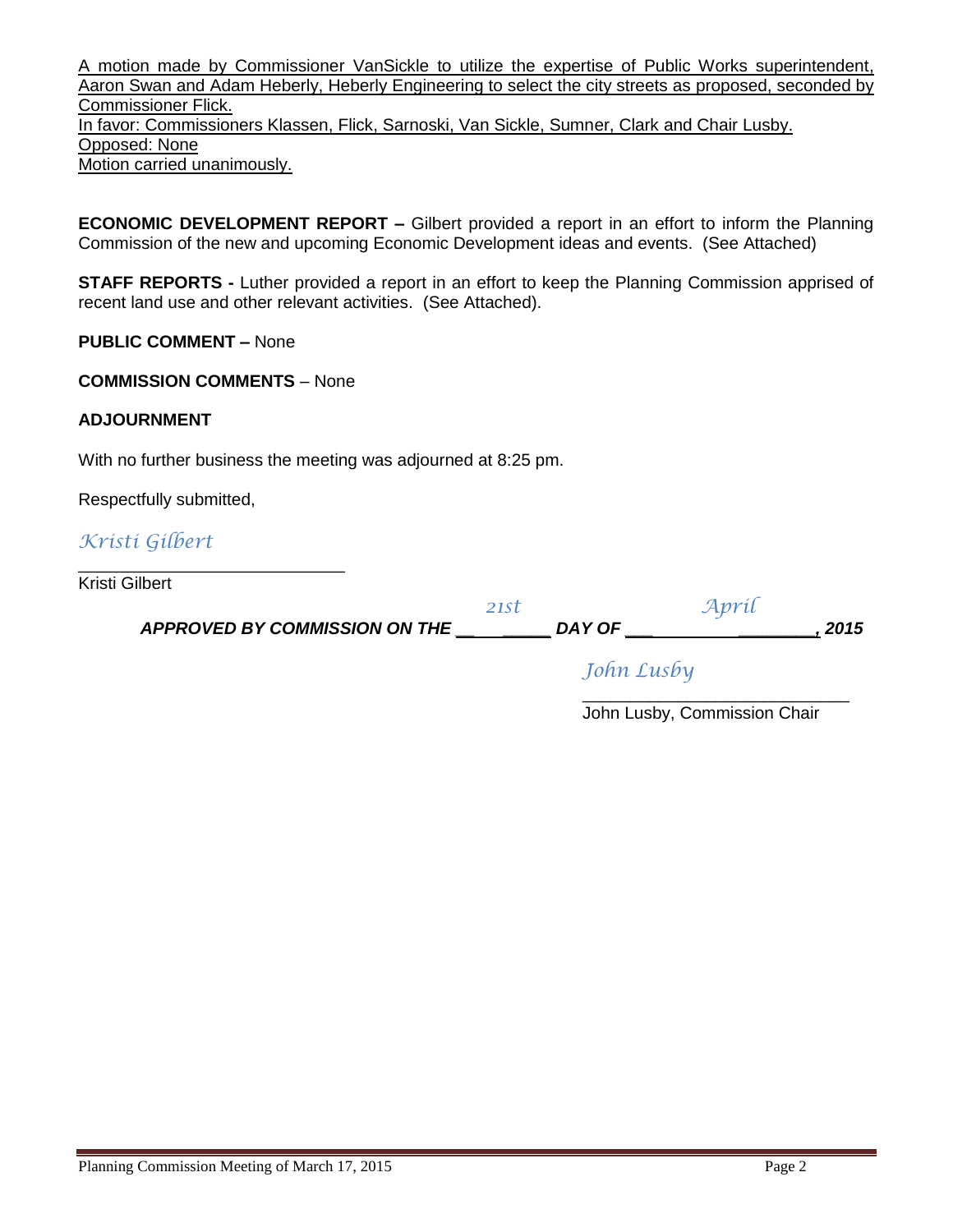

*City of Sutherlin*

*Community Development* 126 E. Central Avenue Sutherlin, OR 97479 (541) 459-2856 Fax (541) 459-9363 *www.ci.sutherlin.or.us*

**TO:** Sutherlin Planning Commission **FROM:** Kristi Gilbert, Community Development Specialist **DATE:** March 17, 2015 **RE:** Economic Development Report

# **Economic Opportunity Analysis (EOA)**

As previously reported at the Planning Commission Workshop on February 17, 2015, we were seeking funds from the Douglas County Industrial Development Board (DCIDB) to help pay for additional market data and recruiting tools/materials that we could use to go after new development interest on the Exit 136 lands (Site #19 in EOA). GREAT NEWS!!! We have received funds and are now moving forward. We will be hosting a meeting, next week, with the property owners and Todd Chase to create the products we need to recruit investment opportunities.

# **Sutherlin Economic Development Plan**

I want to say thank you to Commissioners Klassen, Sarnoski and Clark who met with Jerry and myself to get started on the brainstorming process of the Sutherlin Economic Development Plan. We will work through the process by utilizing a "functional" to do list. A few brainstorming ideas that derived from the team were; 1) to create our own business recruitment initiative (as opposed to relying on the County); 2) create (recruit) business expansion to assist in serving local businesses in the area; and, 3) determine what kind of industries would be interested for the area. We will begin by determining what the competing industries are with our local businesses as well as developing a relationship with our local businesses and see how we can help and what their needs may be. To begin this process, we will focus on the larger industrial scale businesses and continue to expand our wings to our other fabulous businesses. It's going to be exciting, STAY TUNED!!  $\odot$ 

# **Douglas County Industrial Development Board (DCIDB)**

The DCIDB reviewed a Sutherlin Industrial "Spec" Building proposal at their meeting today. The proposal involves building a "cold shell" spec building, approximately 25,000 square feet, on the county-owned Sutherlin Industrial Park property, located on Taylor Street. This building could potentially improve the local inventory of existing buildings and would strengthen the County's ability to compete for business recruitment leads. Most leads or site searches prefer an existing building. This site is well-situated relative to the central Douglas County labor market. The DCIDB recommended to the Board of Commissioners to begin the necessary permitting processes to prepare the site to "shovel ready". The IDB will make further recommendations to the Board of Commissioners if/when they are ready to move forward with the project.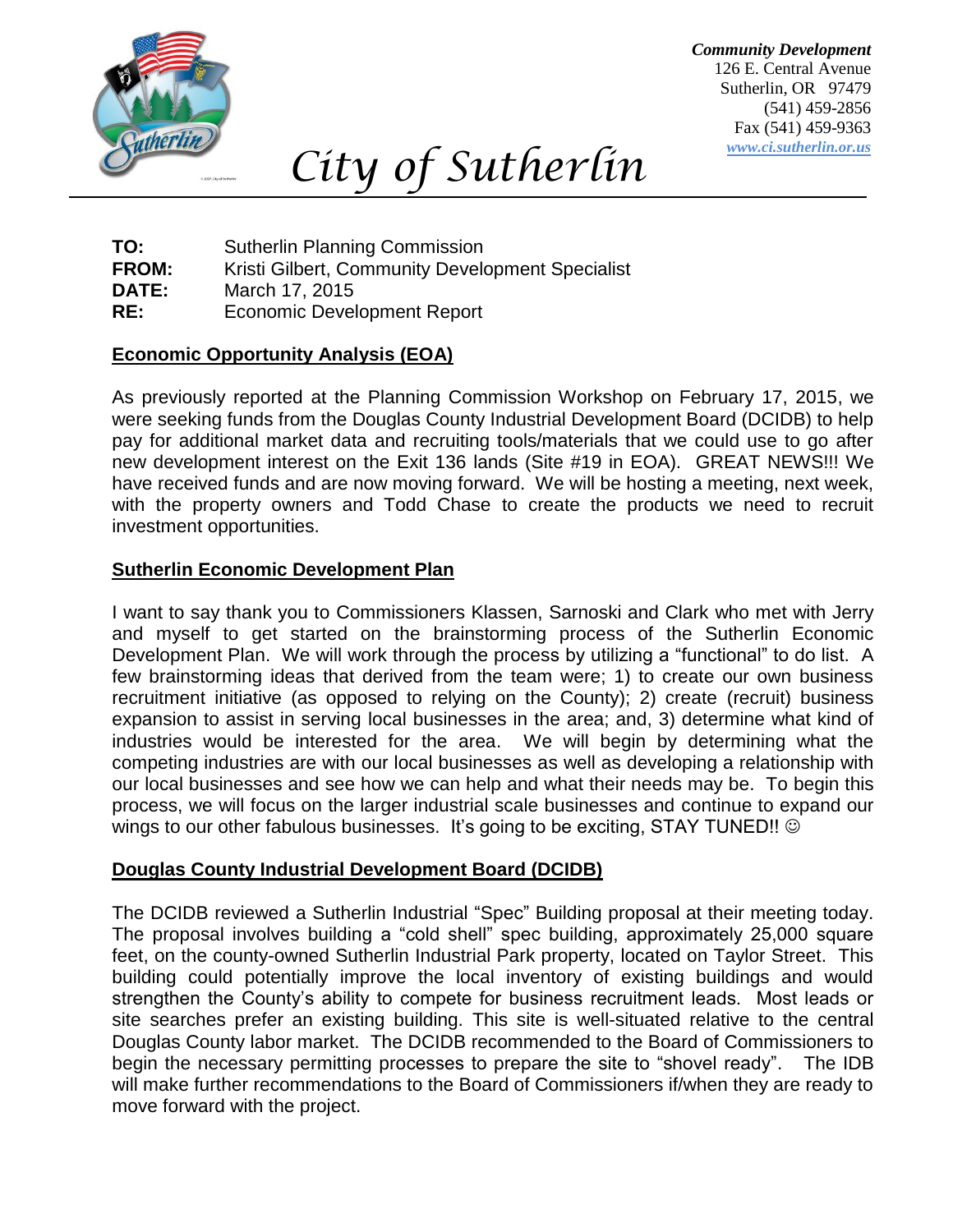

**126 E. Central Avenue Sutherlin, OR 97479 541-459-2856 Fax: 541-459-9363 [www.ci.sutherlin.or.us](http://www.ci.sutherlin.or.us/)**

# *City of Sutherlin*

Date: March 17, 2015 To: Sutherlin Planning Commission From: CDD, Vicki Luther Re: Monthly Activity Report

This report is provided in an effort to keep you apprised of recent land use and other relevant activities. *Dd*

# **TRANSPORTATION**

**Red Rock Trail, Phase 2 (Waite Street to Nicholas Court) –** Engineering plans completed; All right of way acquisitions have been completed. Bid opening took place March 12th. Eleven bids were received; low bidder documents are being reviewed by ODOT for possible award. Official award of contract is expected 4-8 weeks from now.

**Pavement Management Program (Overlay and Slurry Seal projects) –** Public Works *D* Superintendent, Aaron Swan, to provide list of eligible streets and discuss with you priorities for 2015-16.

**Striping/Crosswalks -** Continental style/thermo plastic determined to be too costly since we are considering reconstruction of Central. Painting of "old style" crosswalks being scheduled for Central Avenue at Umatilla, Willamette, Abby's, Post Office, and Grove. The railroad *D* crossing (warning) at W. Sixth will also be repainted. These striping jobs were postponed a few weeks but should be completed by C & B Striping as soon as their schedule allows. W. Sixth is *jfjdkdl*also being considered for a center stripe which will be scheduled later this spring.

## **UTILITIES**

**Wastewater Treatment Plant Improvements** – We received three proposals for the predesign. The selection team will be interviewing the top two firms this Thursday. Council is scheduled to receive a recommendation from the selection team and consider awarding contract April 13<sup>th</sup>. The actual pre-design is scheduled to be completed by the end of this year.

## **LAND USE ACTIVITY**

## **Building Worksheets approved –**

- **309 Ridgeway –** Storage Shed
- **1230 W. Central –** New sign (Central Market)
- **115 W. Central –** Interior remodel upholstery shop

### **Right of Way permits issued –**

None

### **Commercial changes**

- 1. New construction Dakota Street NW corner of intersection at Clover Leaf. Palm Family Eye Care – construction in process
- 2. Dollar General pre application meetings; waiting on construction worksheet
- 3. Goodwill relocating from 1016 W. Central to 145 Myrtle. There is some remodel taking